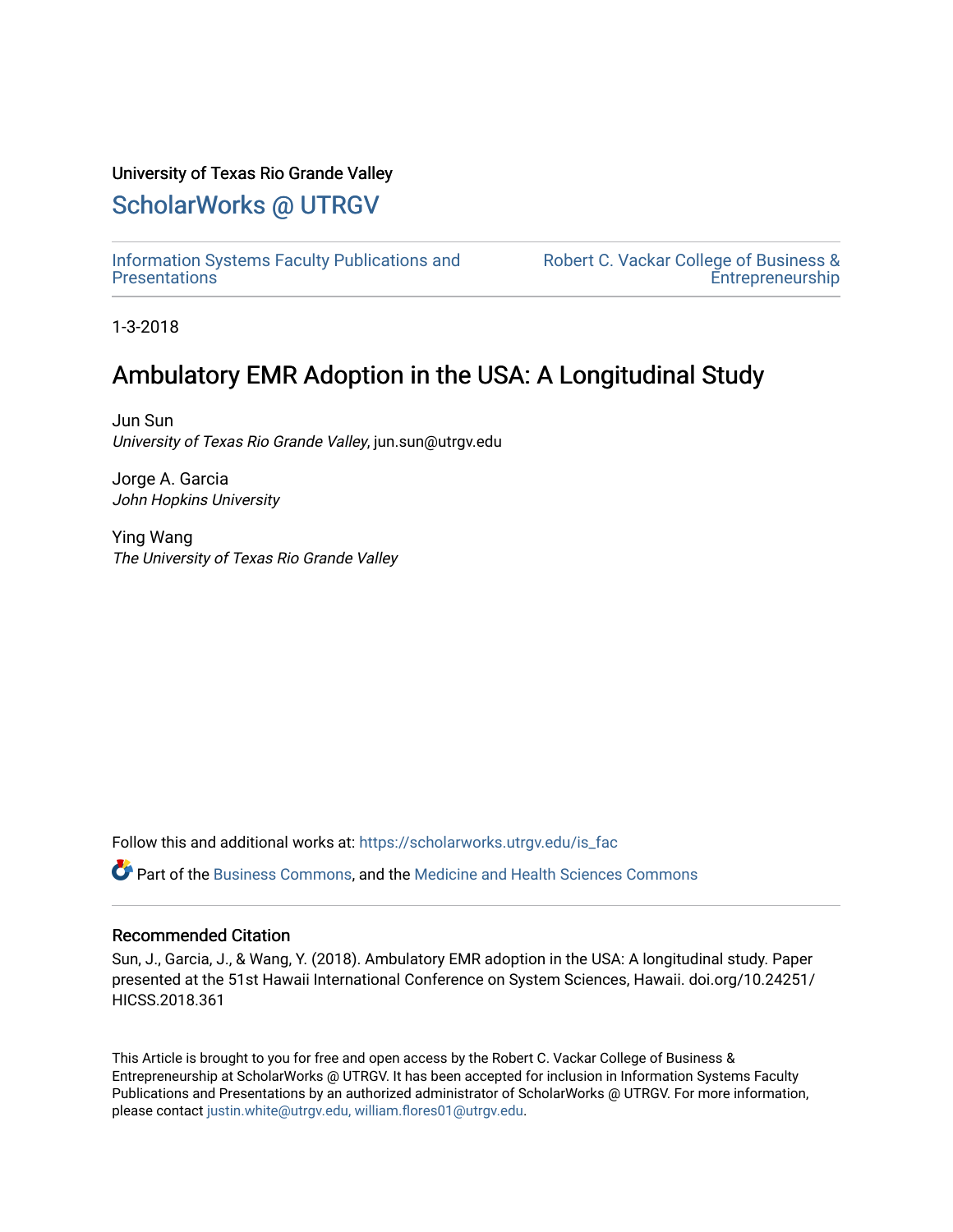## **Ambulatory EMR Adoption in the USA: A Longitudinal Study**

Jun Sun U. of Texas Rio Grande Valley [jun.sun@utrgv.edu](mailto:jun.sun@utrgv.edu)

Jorge A. Garcia Johns Hopkins University [jgarci72@jhu.edu](mailto:jgarci72@jhu.edu)

Ying Wang U. of Texas Rio Grande Valley [ying.wang01@utrgv.edu](mailto:ying.wang01@utrgv.edu)

#### **Abstract**

*Based on a longitudinal national survey, this study examines the adoption of electronic medical records (EMR) by clinics in the USA between 2004 and 2014. A trend analysis suggests that government incentive, technological breakthrough and patient-centered care push the diffusion forward. The interaction among policy, technology and practice is likely to affect the decision-making of practitioners regarding EMR adoption. This study identifies clinic-, patient- and visit-related variables from the survey, and uses them to predict EMR adoption intention and usage in each year. The explanatory power of different variables changed over time in different ways, revealing how policy, technology, and practice influence EMR adoption together. The findings yield implications for the strategies and best practices of health IT diffusion.* 

#### **1. Introduction**

Electronic medical records (EMR) concern the continuous collection and utilization of digital health information of patients for better service outcomes [44]. Most of the EMR records were created, updated and maintained by healthcare providers for patient encounters in the ambulatory environment [24]. On one hand, more and more clinics have implemented EMR; on the other hand, there is still a big space for improvement such as sharing health information with other organizations and engaging patients in office settings [20]. Thus EMR adoption is not a simple decision that clinics can make based on their own needs. Rather they need to consider the requirements of other stakeholders.

Compared with paper-based approach, the EMR technology enhances healthcare services by reducing errors and improving quality [16, 11]. Yet the concerns of the cost, workload, and security associated with EMR lead to user resistance to the technology [18, 14, 17]. Unless there is a clear incentive and/or it is

absolutely necessary, healthcare providers are generally hesitant to adopt EMR. Compared with other health information technologies, therefore, the diffusion of EMR typically requires the support of national and even cross-nation strategies and architectures due to the requirements of data quality and interchangeability [23, 31].

Beginning in the new millennium, some developed countries such as the USA, UK, Canada and Switzerland started to implement EMR initiatives. Among them, the scale of EMR diffusion pushed by the USA government is most noticeable [7]. As part of the American Recovery and Reinvestment Act of 2009, the Health Information Technology for Economic and Clinical Health (HITECH) Act directs federal and state governments, health insurance companies and other big medical institutions to promote EMR adoption [5]. The legislature came up with both incentives (\$44,000 and \$65,000 for physicians under Medicare and Medicaid respectively) and penalties (reimbursement reduction) [6]. The goal is to achieve the "meaningful use" of EMR by healthcare providers [7]. At the end of 2010s, over 700,000 clinics and 5000 hospitals are expected to reach the goal through three stages in terms of medical data capturing, health information exchange, and clinical decision support [28].

Now that the "meaningful use" initiative is at its final stage in the USA, other countries all over the world may learn from its successes and lessons. This study examines how the interaction among government policy, technology advancement and healthcare practice affects EMR diffusion over time. Based on a systems perspective, it first develops a conceptual framework to identify the major factors that come into play when healthcare providers make decisions on EMR adoption. Then it identifies relevant variables form a national survey and conducts longitudinal analyses. The findings provide insights on the best practices to promote EMR adoption by healthcare providers. The experiences of USA are helpful for other countries at different stages of EMR diffusion.

URI: http://hdl.handle.net/10125/50249 ISBN: 978-0-9981331-1-9 (CC BY-NC-ND 4.0)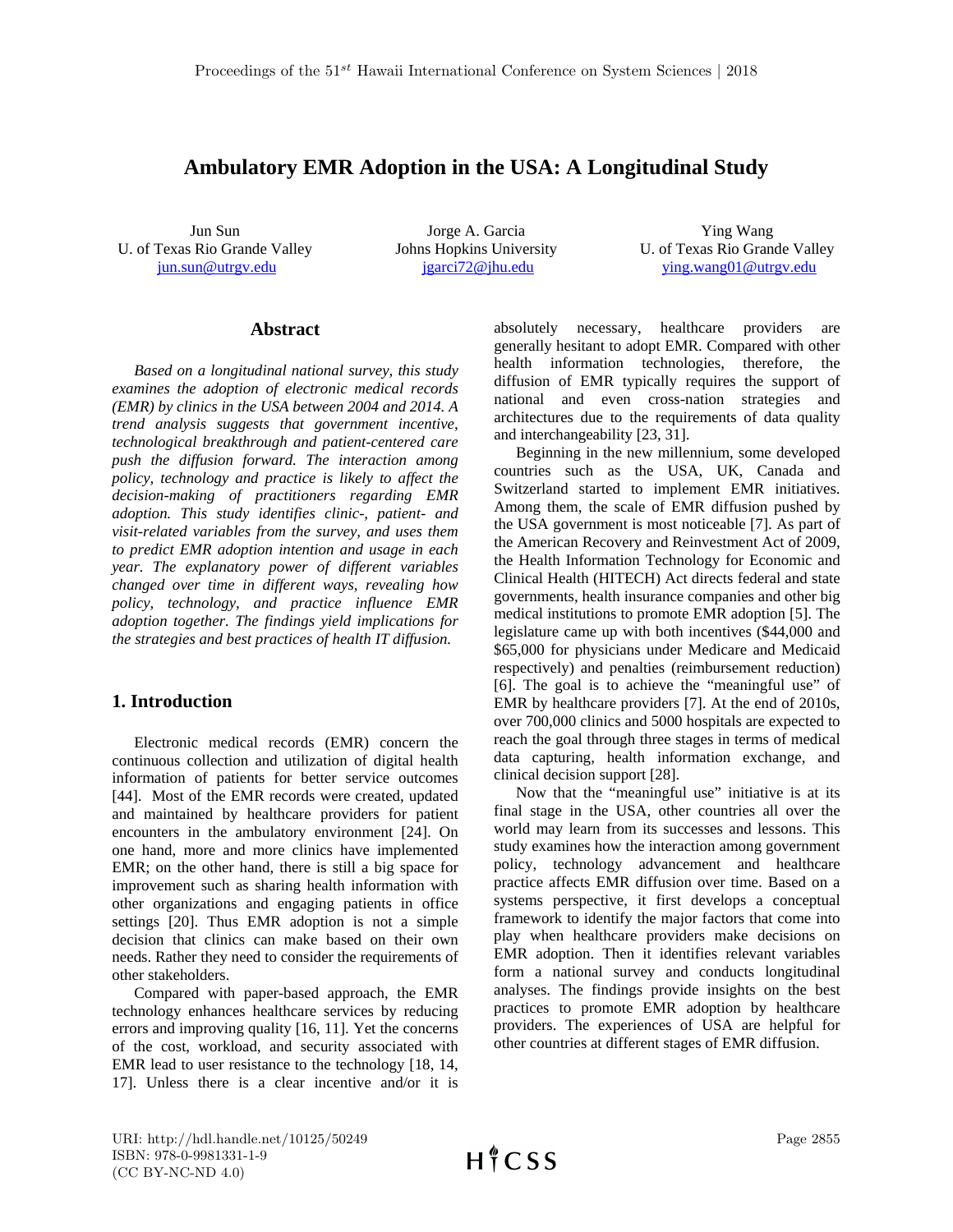#### **2. A systems and contingency view**

From the ecological systems point of view, an organization adapts its operations to the changes in the environment, similar to the interaction between a living organism and the natural environment [8]. In addition, the contingency theory posits that the optimal course of actions for an organization to adapt to the changes depends upon both internal and external conditions or situations (i.e. contingencies) [41]. Based on such a perspective, the factors that influence providers' EMR adoption can be divided into two types: environmental factors (i.e. external contingencies) and organizational factors (i.e. internal contingencies) [30]. This study further classifies the organizational factors into clinic level and patient level, as shown in Figure 1.



**Figure 1. Conceptual framework**

For a typical organization, external contingency factors include political/legal factors, technological factors, economic factors and social-cultural factors, and internal contingency factors include people, task, technology and structure [13]. In one country, socialcultural factors remain relatively stable for a long period of time. It is the changes in policy, technology and economy that make differences in EMR diffusion from external environment (economy not as directly under control as the others) [43]. At the patient level, people and task comprise the core of healthcare service. At the clinic level, providers mainly concern the cost and benefit associated with the technology and how compatible it is with the existing structure.

Separate studies have taken environmental influence and clinic characteristics into account but few have included the variables related to patient visits in the analyses of EMR adoption. Yet the most important aspect of healthcare operations is patient service encounter [25]. If a physician ignores a patent's needs in the meeting while using EMR, there are likely to be unintended consequences leading to poor service quality, trust compromise and even patient harm [37,

12]. The technology is supposed to increase patients' access to health information so that they can be more actively involved in their own care, leading to patientcentered care [4].

For patients, the benefits from EMR adoption have mainly two folds: improved healthcare quality from better services [11] and enhanced patient safety from reduced errors [16]. Patient-centered care based on the technologies like EMRs can actually reduce operating cost for physicians in the long run [39]. To promote the meaningful use of EMR, the US federal government encourages healthcare providers to adopt the technology [40]. On one hand, providers can get part of the implementation cost covered from Medicare and Medicaid; on the other, there is a monetary penalty for failing the meaningful use requirement (i.e. deduction from Medicaid and Medicare reimbursement). Whereas healthcare quality and patient safety can be viewed as indirect benefits to providers, the financial incentives from Medicare and Medicaid are direct benefits that drive them to adopt EMR [6].

Thus, the decision-making of providers on EMR adoption is primarily under the influence of government policy. Though customer-side considerations have indirect impacts on adoption decisions, patient involvement in healthcare operations (e.g. accessing appointment information, lab test results etc.) still contributes to the meaningful use of EMR. Most importantly, government policy intends to promote EMR diffusion for patient-center care [38, 45]. In this sense, the external policy environment and internal operation environment push the providers in the middle toward the same direction.

The advance in information and communication technology (ICT) is another important environmental element that facilitates EMR diffusion. In particular, the cloud computing technology emerged at about the same time when the USA government pushes the meaningful use of EMR [26]. It greatly enhances the interoperability of EMR for smooth health information exchange [3]. The service-oriented architecture releases application users of the responsibilities to maintain, upgrade and secure in-house systems [46].This is particularly important for relatively small clinics as they are limited in financial and technical resources in comparison with large organizations (e.g. hospitals) [42].

#### **3. Data and variables**

To evaluate the influences of environment-, clinicand patient-related factors on EMR adoption, this study compiled secondary data from the National Ambulatory Medical Care Survey (NAMCS) in the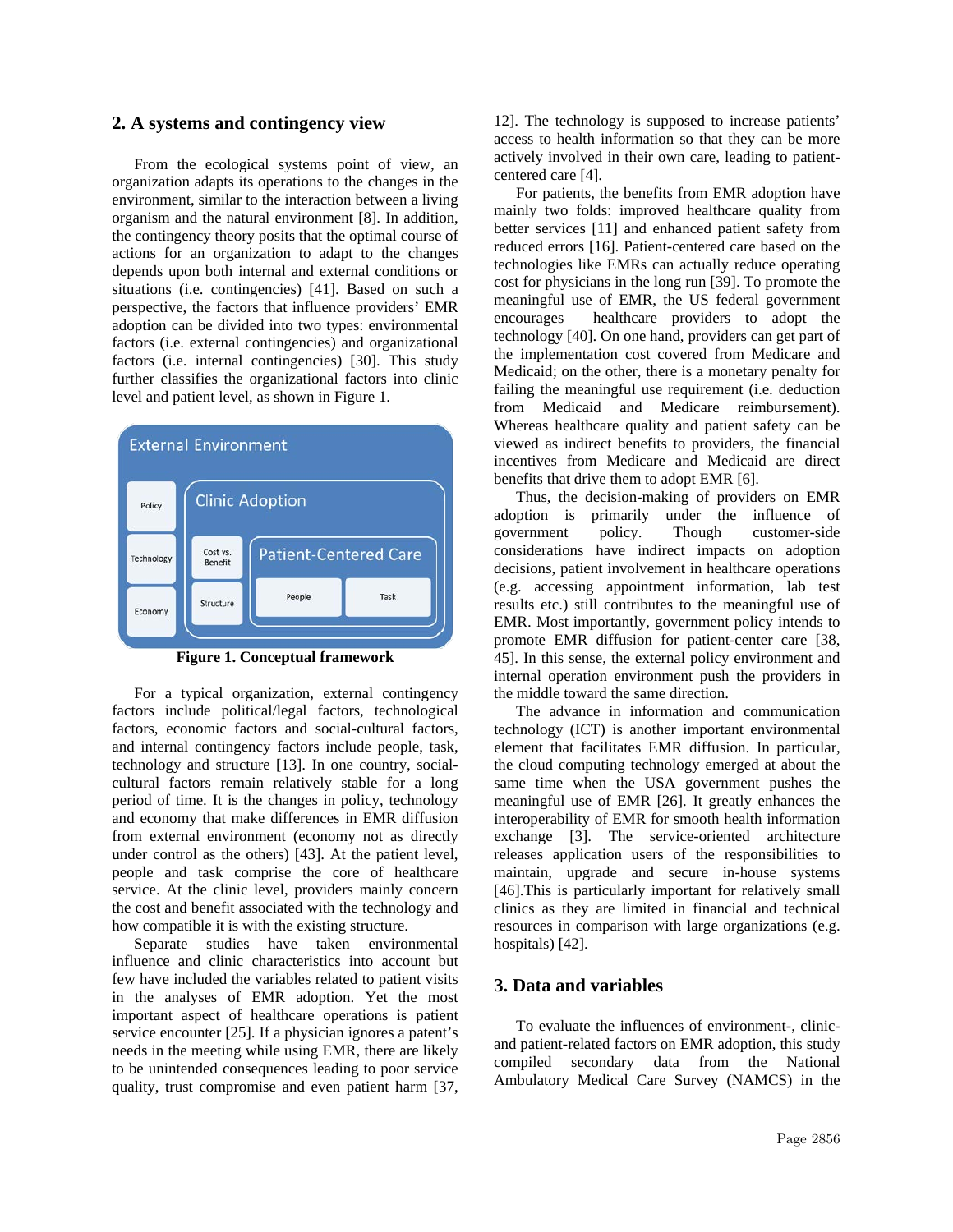USA by the National Center for Health Statistics (NCHS). The latest data released to the public were collected in 2014. Starting in 2004, the annual survey included questions on EMR adoption. In later years, more questions were added but the basic one remained the same: Does the clinic use EMR in practice? Since 2006, another question on EMR adoption intention has been included: Does the clinic intend to install new EMR in the coming 18 months? These two questions are to be used as the outcome variables in this study. In addition, there are hundreds of other variables in the datasets (from less than 300 in 2004 to over 600 in 2014). Along the years, there have been some changes in these questions, but they are relatively stable compared with the EMR-related questions. All questions fall into two categories: clinic characteristics and patient visits, respectively. For each clinic, the values of the variables in the first category remain the same, but the values of those in the second vary from one patient to another.

Some researchers have utilized the NAMCS data to analyze EMR adoptions in an ambulatory healthcare setting. Most of the studies are descriptive in nature and does not identify adoption factors that may determine whether physicians are likely to adopt and use EMR. For instance, one study analyzed the most frequent EMR functionalities used by physicians [27]. This study conducts predictive analyses to find our relevant factors that make differences in EMR adoption. Furthermore, it keeps track of the changes in the variables and their relationships over 10 years. The longitudinal trends provide helpful insights on important factors at different stages of EMR diffusion.

To identify the relevant variables to EMR adoption and usage, this study consults the literature. Based on the existing studies, Figure 2 identifies the relevant variables in three categories: clinic, patient and visit. The unit of analysis of this study is clinic, but each record in the dataset is about a patient visit. Thus, each patient/visit variable needs to be aggregated by taking the average for each clinic. All the variables in the final compiled dataset are of either interval or binary natures so that they can be used in statistical analyses.



**Figure 2. Variable categories**

Table 1 summarizes the variables included in this study. Among the 26 variables, 2 are outcome variables, 11 are clinic variables, 9 are patient variables, and 4 are visit variables. Although the list does not include environment variables, the longitudinal analyses may reveal their influences in form of critical events that change the patterns or relationships dramatically.

| <b>Variable</b> | Category | <b>Description</b>           |  |  |  |  |
|-----------------|----------|------------------------------|--|--|--|--|
| <b>EMR</b>      | Outcome  | Use EMR in practice?         |  |  |  |  |
| <b>EMRINS</b>   | Outcome  | Intend to install new EMR?   |  |  |  |  |
| Midwest         | Clinic   | Located in Midwest?          |  |  |  |  |
| South           | Clinic   | Located in South?            |  |  |  |  |
| West            | Clinic   | Located in West?             |  |  |  |  |
| <b>MSA</b>      | Clinic   | Metropolitan Area?           |  |  |  |  |
| Private         | Clinic   | Private Practice?            |  |  |  |  |
| Solo            | Clinic   | Solo practice?               |  |  |  |  |
| HomeVisit       | Clinic   | Home visits (last week)?     |  |  |  |  |
| HospitalVisit   | Clinic   | Hospital visits (last week)? |  |  |  |  |
| AcceptNew       | Clinic   | Accepting new patients?      |  |  |  |  |
| RevMCAR         | Clinic   | % Revenue from Medicare      |  |  |  |  |
| RevMAID         | Clinic   | % Revenue from Medicaid      |  |  |  |  |
| Age             | Patient  | Age (in years)               |  |  |  |  |
| Male            | Patient  | Gender (Male?)               |  |  |  |  |
| Hispanic        | Patient  | Hispanic Ethnicity?          |  |  |  |  |
| White           | Patient  | White Race?                  |  |  |  |  |
| <b>Insured</b>  | Patient  | Paid with insurance?         |  |  |  |  |
| PrimaryCare     | Patient  | Primary care physician?      |  |  |  |  |
| Referral        | Patient  | Patient referred?            |  |  |  |  |
| SeenBefore      | Patient  | Patient seen before?         |  |  |  |  |
| PastVisits      | Patient  | Past visits (12 months)      |  |  |  |  |
| Chronic         | Visit    | Chronic illness?             |  |  |  |  |
| NumMed          | Visit    | Number of medications        |  |  |  |  |
| TimeMD          | Visit    | Minutes with physician       |  |  |  |  |
| ReturnAppt      | Visit    | Return appointment made?     |  |  |  |  |

**Table 1. Variables selected for analyses**

#### **3.1. Clinic variables**

First, researchers found that locations of healthcare providers in terms of urban classification (or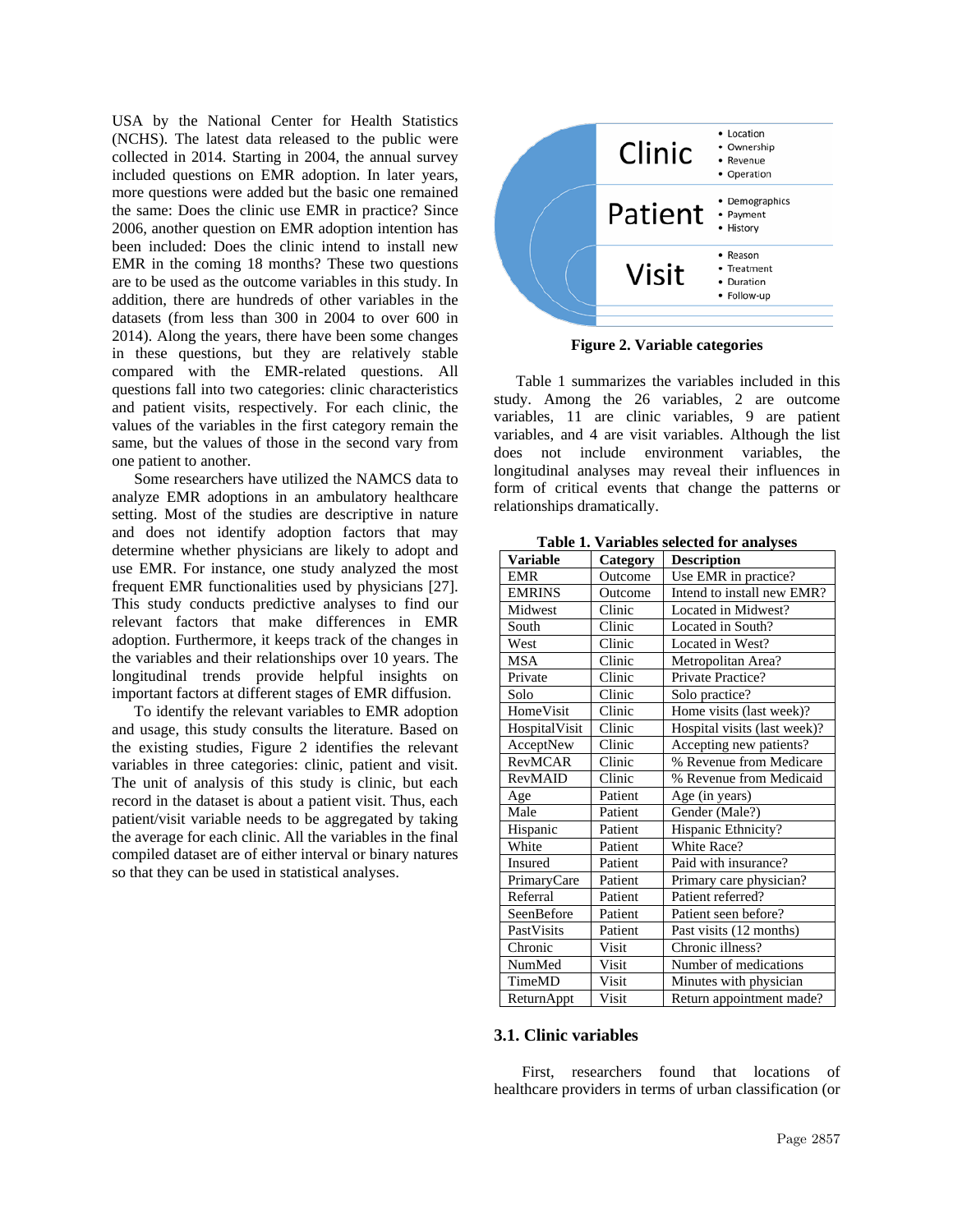metropolitan statistical area, MSA) and geographic region make a difference in EMR adoption [1, 15, 34]. Thus this study includes both types of location variables. Though clinics cannot change their locations, the results may help policy makers determine whether certain areas need special assistance to promote EMR diffusion. For instance, previous findings suggest practices in the western and Midwest regions of the United States were more likely to use EMRs [9, 15]. This study will find out whether such a pattern still persists along the years.

In terms of ownership structure (e.g. solo or nonsolo practices), researchers found that it plays some significant role in EMR adoption [19, 33]. To some extent, it determines the size of a clinic. A solo practice is usually small, and has constraints on the resources needed for EMR [10, 15, 22]. In addition to solo and non-solo ownership differentiations, this study establishes other physician characteristics, including: employment status (owner vs. employee or contractor) and physician type (physician group or other institution such as a hospital or an insurance company).

Researchers found the major sources of revenue also matter for EMR adoption by a clinic [9, 10]. As aforementioned, the HITECH Act imposes the requirement of EMR meaningful use with financial incentives and penalties on the clinics that get reimbursements from Medicaid/Medicare. This study will compare the results before and after the law's enactment in 2009. This policy event is expected to have an impact on the effects of revenue-related variables.

The nature of practice such as whether a clinic handles mainly inpatients or outpatients is found to have an impact on EMR adoption as well [2]. In this study, similar variables regarding whether a clinic conducts home visits and/or hospital visits are included. In addition, whether a clinic accepts new patients is used as a predictor related to practice.

#### **3.2. Patient variables**

Researchers usually include physicians' demographics like gender and age to predict their EMR adoption [35].Yet NAMCS data do not provide such information about individual physicians (as many clinics have multiple physicians). Rather there is demographic information about each patient. One study found that the race and ethnicity of patients have some influence on how their clinics use EMR [32]. In particular, Hispanic-serving physicians were found less likely to use EMR. With longitudinal observations, this study examines whether similar patterns hold. In addition, other demographic variables such as patient age and gender are also included.

How patients make payments (e.g. managed-care plans, Medicare, Medicaid, etc.) were found to make a difference on EMR adoption [21, 36]. To avoid the confusion with aforementioned revenue-related variables, this study rather focuses on whether patients are insured or not. With the enforcement of Obama care starting in 2010, more and more people get medical insurance. It is interesting to see whether such an environmental change has an impact on EHR adoption or not.

Few studies have taken patient history into account, but this study includes three history-related variables. The first question is: whether the patient was referred or not? It is expected that referred patients have the need to transfer medical records, and the use of EMR facilitates the process. The second question is: whether the patient was seen before? Compared with new patients, existing patients have accumulated medical records, and electronic records are easier to retrieve than paper records. The third question is: how many visits did the patient make during the past 12 months? This may be relevant to EMR adoption for the similar reason of record retrieval.

### **3.3. Visit variables**

So far, few researchers have included variables related to patient visits into empirical studies on EMR adoption. However, physicians use EMR before, during and after each visit. The characteristics of patient service encounters should have some impacts on EMR adoption and use.

The reason of a visit concerns whether it is for a chronic illness or not. For other technologies like telemedicine, researchers found that their use may be helpful for chronically ill patients [29]. In this study, however, it is possible that patients with chronical diseases have historical paper records that take effort to be converted into electronic records. This might hinder the EMR adoption by a provider whose patients are mostly chronically ill. On the other hand, once the records of a patient are digitalized, it is easier for a physician to keep track of chronic disease progress. The results may reveal which force has the stronger effect on EMR adoption.

This study includes a treatment variable in terms of how many medications are prescribed for a visit. The rationale is that electronic prescription (eprescription) is a major component of EMR. If a physician needs to prescribe many medicines for his/her patients, EMR is helpful in this regard.

The duration variable captures the time that a patient spent with a physician in each visit. Rather than writing on paper, physicians enter medical notes into computers right away with EMR. On one hand, this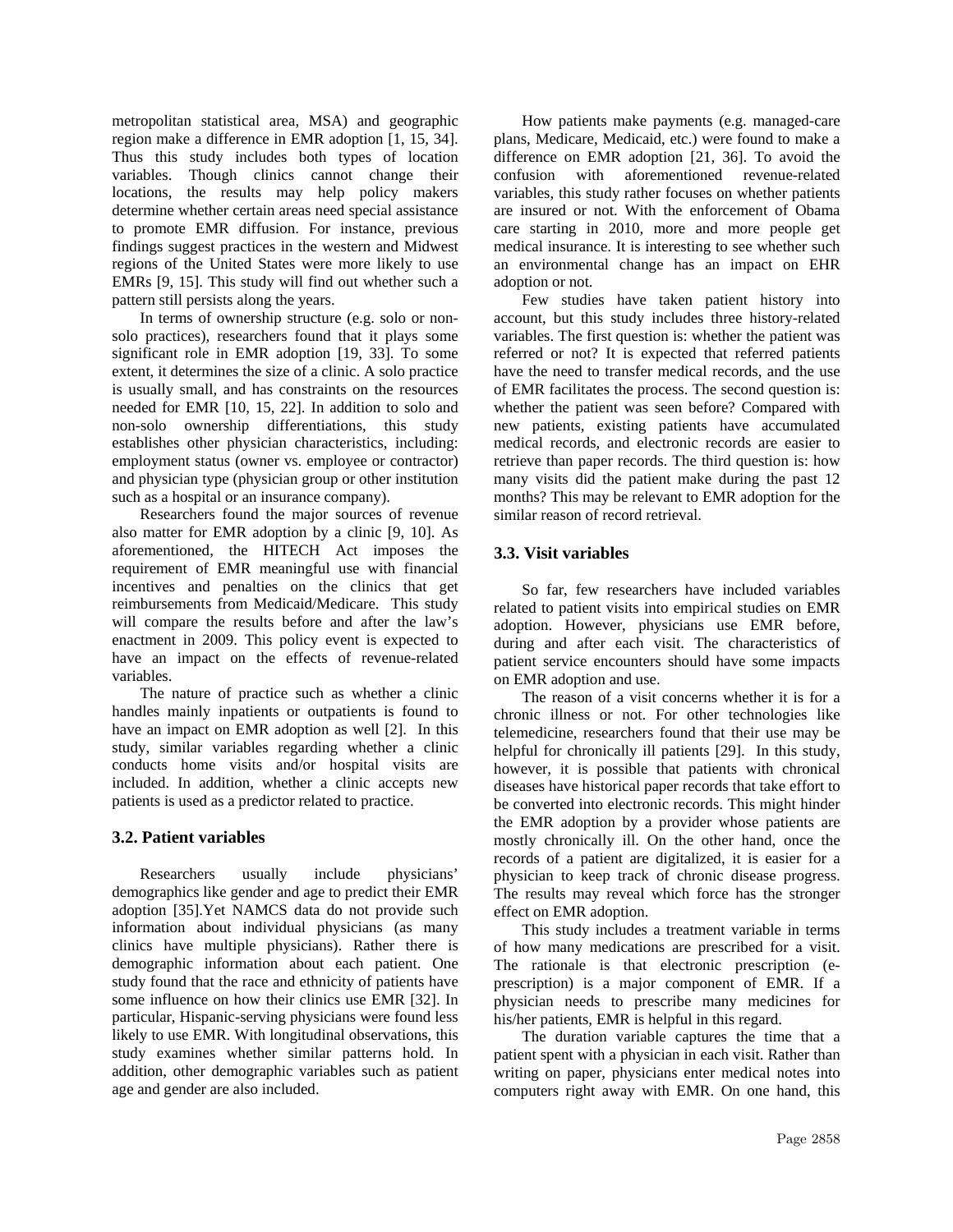may reduce the time with patients; on the other, physicians may spend time with patients explaining notes and results on computer screens. Thus, the results may be somewhat mixed.

Finally, the follow-up variable indicates whether a return appointment was made at the end of a visit. Like e-prescription, automatic reminders with emails or phone calls are made possible with EMR. If there is a high percentage of return appointments, providers may prefer EMR for a better handling of reminders.

#### **4. Descriptive analyses**

Spanning the years between 2004 and 2014, the compiled data set before aggregation consisted of 367,447 records and 16,153 clinics. The patient to clinic ratio shows the average number of patients elicited from each clinic in the sample. As depicted in Figure 3, there are on average 23 patient participants per clinic over the years. The number of clinics included in the survey jumped in 2012 from less than 1,500 to over 3,500, and then declined (but still more than that in 2011 and before).



**Figure 3. Number of clinics and patients per clinic**

Then patient visit records were aggregated by taking the averages of patient and visit variables for each clinic. For instance, an interval variable like the age of each patient was converted to the average age of patients for each clinic. For another example, a binary variable like patient gender was converted to the proportion of male patients that visited each clinic. The aggregation changed the unit of analysis from visit to clinic, and the final dataset contains 16,153 records (the number of clinics).

Figure 4 illustrates the trend of EMR adoption. The two trend lines at the bottom shows the rate of EMR use, and the intention to install/upgrade new EMR systems, respectively. As indicated by the trend line at the top, the total of two exceeded 100% in the years of 2009 and 2014. This means that a noticeable proportion of the clinics are upgrading their EMR systems rather than installing new systems, otherwise the total should be at most 100% (i.e. existing systems + planned systems = all systems existing or planned).



**Figure 4. Trend of EMR adoption**

The adoption rate of e-billing (which is not part of EMR) was included as the baseline as its rate was relatively stable over the years between 84% and 91%. The clinics just need computers and Internet connections to log in the electronic claim portals of insurance companies. Thus e-billing adoption can be used as the ceiling of EMR adoption: if a clinic does not file electronic claims, it is not likely to use EMR either. Between 2008 and 2014, the total rate of EMR adoption and intention to install/upgrade new systems exceeded the adoption rate of e-billing by 10% on average, which was largely contributed by system upgrading. In particular, many clinics are switching to cloud-based EMR platforms from the original serverbased systems. This process is likely to last for a relatively long period of time.

Before 2008, both EMR existing use and adoption intention climbed up. The advance in technology was the main force behind. In 2008, the adoption intention declined probably due to the financial crisis. In 2009, there was a jump in overall EMR adoption (current use + adoption intention). This shows the effect of stimuli from HITECH incentives. In 2010, it regressed but then went steadily up. The year 2009 was also the last year that saw the rate of adoption intention exceeded that of current use. Then the gap between two became larger every year. Yet in 2014, there was a sign of flatout for both the upward trend of current use and the downward trend of adoption intention. On one hand, the EMR ambulatory market was approaching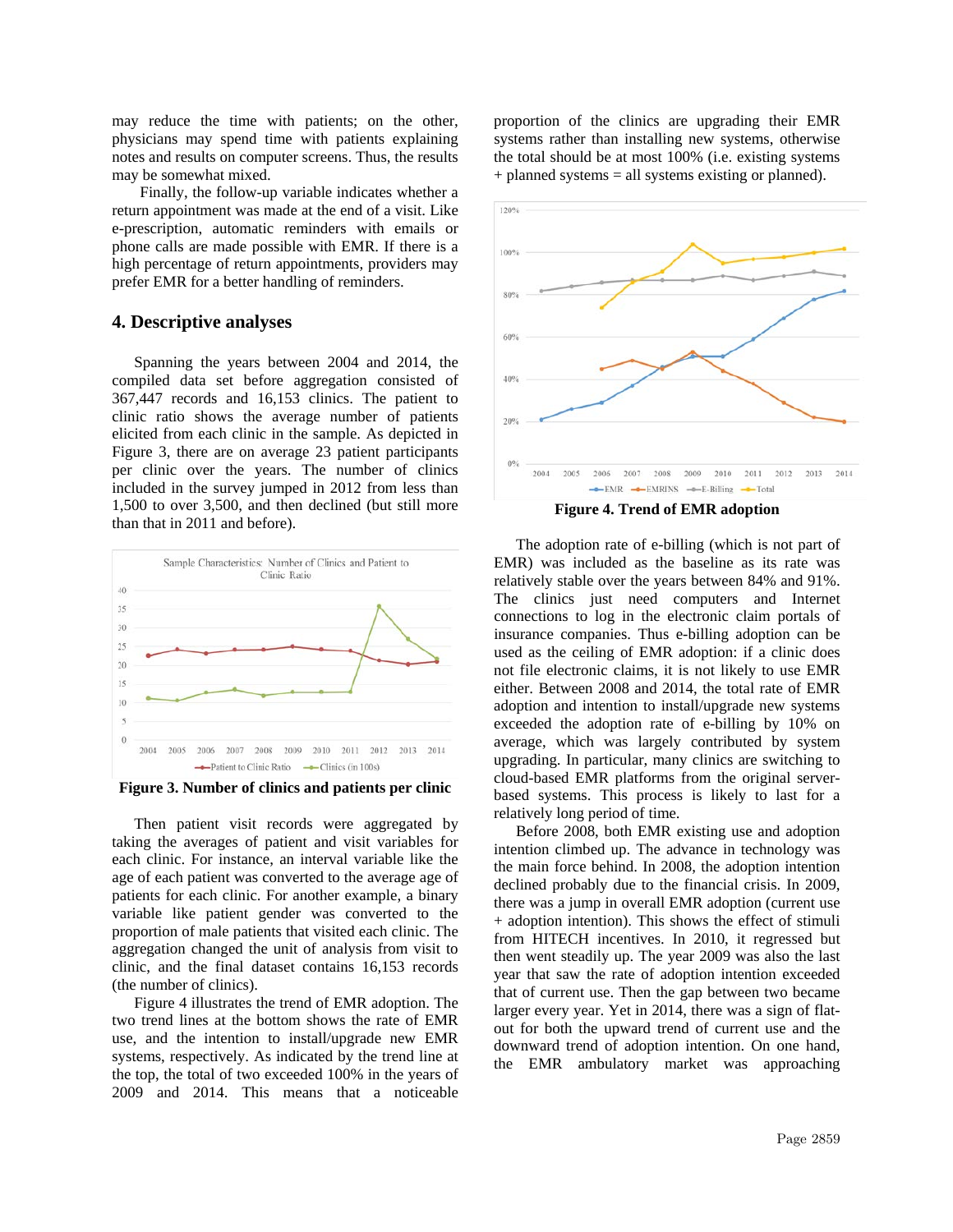saturation; on the other hand, system upgrading was becoming dominant in adoption intention.

Figure 5 shows the rankings of EMR adoption by four regions. Before the end of 2011, the west region had been the top 2 but then its rank fell to the last in 2014. The south region saw the relatively steady climb from over the years. The mid-west and north east regions contrasted each other with ∪ and ∩ shapes respectively. The fluctuations suggest that government resources tend to be distributed to the places lagging behind so that they can catch up.



**Figure 5. Ranking of EMR adoption by Regions**

#### **5. Predictive Analysis**

In addition to the deceptive analyses, this study uses the explanatory variables related to clinic, patient and visit to predict each outcome variable in terms of current use or adoption intention in each year. As both outcome variables are binary in nature, logistic regression analyses were conducted. Tables 2 and 3 report the odds ratios with their observed significance levels for current use and adoption intention, respectively.

The most significant clinic variable was Solo. For current use, solo practices lagged behind in all the years. For adoption intention, the odds ratio for solo practices to plan EMR implementation or upgrading had been significantly lower until 2009. Similar pattern could be observed for the variable of Private. The HITECH incentives did help small private practices to catch up by providing necessary financial support. The emergence of cloud-based EMR platforms around 2010 also largely released them of technical burdens.

The next salient clinic variable was RevMAID (percentage of revenue from Medicaid). Its effect on adoption intention was mostly positive, especially in the years after 2009. However, its effect on current use was somewhat negative in general. Meanwhile, RevMCAR (percentage of revenue from Medicare) was not as significant. Medicaid has higher financial incentive and tougher monetary penalty than Medicare. Also, Medicaid is income-based whereas Medicare is age-based. This suggests that the HITECH policy is very effective in helping the clinics that serve lower income population.

Consistent with the fluctuations of regional rankings, the significance levels of region variables changed across the years. Being in the metropolitan statistical areas (MSA) led to relatively high current use but low adoption intention (especially in 2013 and 2014). This suggests that the clinics in cities started earlier to adopt EMR than those in rural areas, and now the EMR market saturated in cities.

Compared with HomeVisit, HospitalVisit was more significant. This is explainable as there is a need to share medical records between hospitals and clinics if physician need to see their patients in different healthcare settings. Home visit, however, does not have such a requirement.

Among the patient variables, Insured was the most significant and it had positive effects on EMR adoption, especially toward the later years. This shows that Obama Care did promote EMR diffusion by increasing the insured population.

In the earlier years, the variable Hispanic had mostly negative effects on EMR adoption, but it had mostly positive effects in the later years. This may also be related to Obama Care, which significantly increased the proportion of insured people in the Hispanic population. Nevertheless, somewhat opposite trend can be observed for the variable White. Thus, the policy helps remove health disparities.

PrimaryCare, Referral and SeenBefore had relatively positive effects on adoption intention but negative effects on current use. The results somewhat confirms the conflict between the hard-to-discard paper records and easy-to-use electronic records.

The most salient visit variable was NumMed. The number of medication prescribed had a generally positive effect on EMR adoption. This is expected as eprescription is an important component of EMR.

The next salient variable was TimeMD. In this case, the time spent with the doctor had a somewhat negative correlation with EMR adoption. This seems to suggest that the use of EMR saves physicians time in general.

#### **6. Conclusion and implications**

The findings of this study provide some interesting insights on the interaction among policy, technology and practice. The most salient environmental factor is policy. The HITECH act and Obama Care are the major policy events that pushed EMR adoption forward. Meanwhile, technological advances have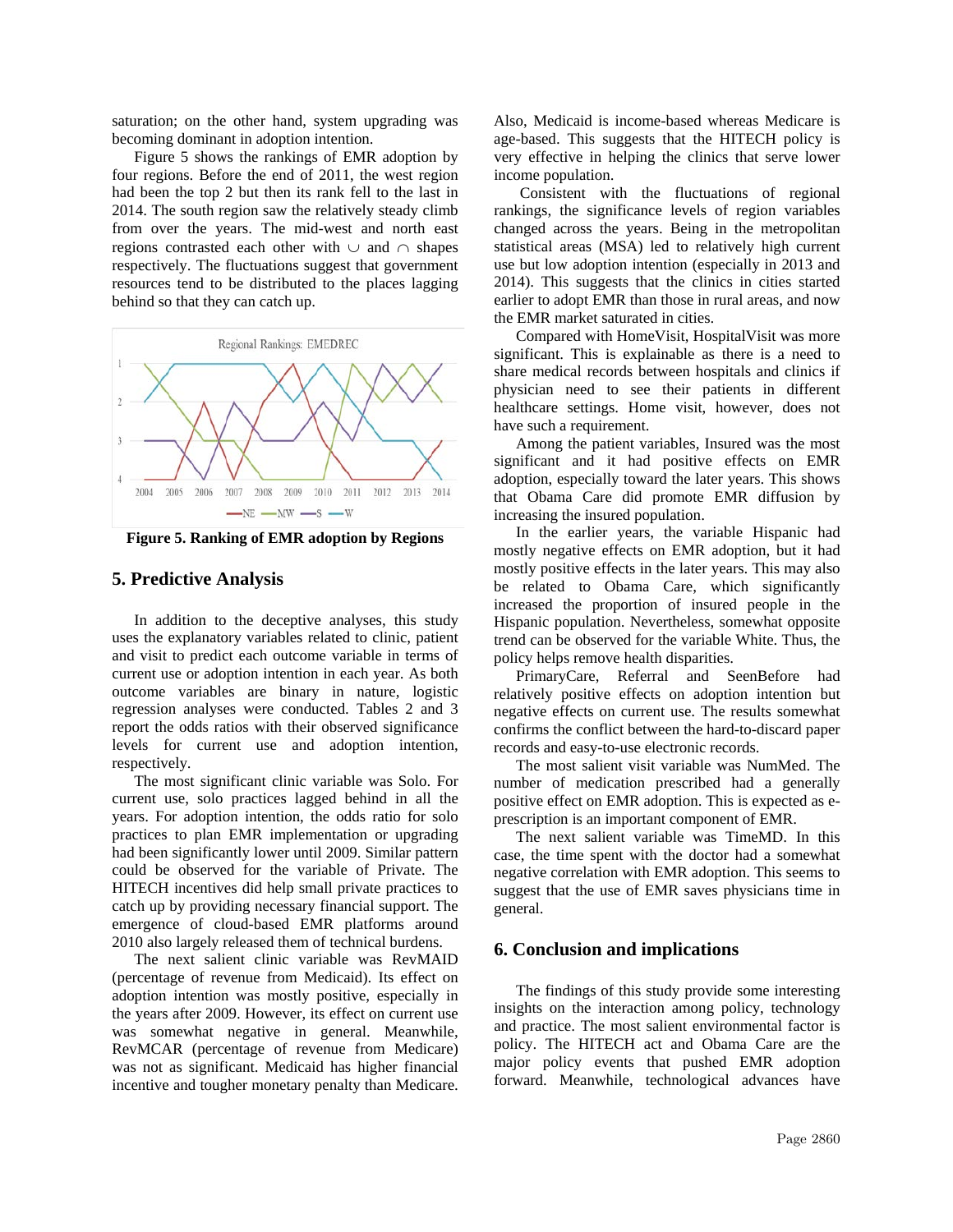more gentle but long-lasting effects. The policy effects may soon wear out, but the conversion from serverbased systems to cloud-based platforms may sustain the EMR adoption for another decade after 2014, as it is expected that EMR will achieve a maximum market share for small practices in 2024 [15].

This study reveals the importance of patientcentered care in EMR adoption. For the first time, it includes patient visit variables in empirical analyses. The findings suggest that providers' decision-making regarding EMR adoption and use depends on the customers that they serve in addition to cost-benefit considerations. In this way, this study provides a comprehensive picture of EMR adoptions by taking both patient visits and clinic characteristics into account.

The findings provide other countries some helpful insights on how to promote their EMR diffusion based on the successes and lessons of USA. The government plays the major role in making policies to facilitate EMR adoption. EMR vendors must update their systems and services following the latest technological advances, especially cloud computing. Healthcare practitioners need to take the needs of their patients into consideration when they make adoption decisions.

For countries at different stages of EMR diffusion, there may be different strategies to promote it. At the beginning, a country may launch the EMR initiative by providing financial incentives to healthcare providers. Once the adoption rate is high enough to reach the critical mass, it is important that EMR vendors provide good system upgrading services. This will ensure that healthcare providers keep up with the technological trend and take advantage of the benefits it brings, such as cost, convenience (e.g. health information exchange), and security. The patient-centered care movement also makes the EMR diffusion sustainable. Patient engagement in healthcare is likely to push providers to adopt additional features of EMR systems. In this sense, patient education may be enhanced to help them participate in the shared use of EMR for better healthcare services.

| <b>Variable</b> | 2004            | 2005                            | 2006      | 2007       | 2008            | 2009                  | 2010      | 2011      | 2012      | 2013                | 2014      |
|-----------------|-----------------|---------------------------------|-----------|------------|-----------------|-----------------------|-----------|-----------|-----------|---------------------|-----------|
| Midwest         | $2.32***$       | $1.73*$                         | .88       | 1.67       | .64 $\degree$   | .81                   | .89       | $1.91**$  | $1.40**$  | $1.51$ <sup>*</sup> | 1.04      |
| South           | 1.52            | 1.23                            | .81       | $1.82***$  | .96             | .92                   | 1.10      | 1.41      | 1.42      | 1.32                | 1.21      |
| West            | 1.86            | 2.04                            | 1.37      | $2.69***$  | 1.04            | .95                   | 1.27      | $1.83***$ | $1.38***$ | 1.27                | .93       |
| <b>MSA</b>      | 1.76            | 1.36                            | 1.35      | .89        | 1.09            | $1.76$ **             | .84       | .87       | 1.15      | 1.39                | .97       |
| Private         | .87             | $.50^{*}$                       | .77       | $.40***$   | $.59***$        | $.52***$              | $.32***$  | $.42***$  | $.55***$  | $.53***$            | $.44***$  |
| Solo            | $.43***$        | $.45***$                        | $.52***$  | $.35***$   | $.59***$        | $.39***$              | $.47***$  | $.32***$  | $.46***$  | $.31***$            | $.28***$  |
| HomeVisit       | 1.34            | .74                             | 1.09      | .80        | 1.28            | 2.16                  | .95       | .71       | 1.02      | $.53*$              | 1.41      |
| HospitalVisit   | 1.23            | 1.07                            | 1.21      | 1.24       | $1.62***$       | 1.06                  | 1.25      | 1.26      | $1.45***$ | 1.25                | $1.37*$   |
| AcceptNew       | 2.54            | .74                             | 2.26      | .61        | 1.22            | .99                   | 1.54      | 1.43      | .97       | 1.32                | 1.39      |
| RevMCAR         | 1.31            | .97                             | 1.15      | .99        | .82             | .89                   | .95       | .92       | .95       | .85                 | 1.16      |
| RevMAID         | .81             | .73                             | .93       | $.80^*$    | 1.08            | 1.00                  | $.69***$  | .99       | 1.04      | .91                 | 1.07      |
| Age             | 1.00            | 1.00                            | 1.00      | 1.00       | 1.01            | 1.00                  | $.99***$  | $.99***$  | 1.00      | 1.01                | .99**     |
| Male            | 1.00            | 1.42                            | $2.56$ ** | $2.10^{*}$ | $2.02^*$        | 1.40                  | 1.16      | 1.67      | 1.22      | .88                 | .54       |
| Hispanic        | .73             | .38                             | 1.03      | $.39***$   | 1.06            | .78                   | 1.11      | 1.90      | $.44***$  | $2.89***$           | $.44$ $*$ |
| White           | 1.46            | .50                             | 1.27      | 1.42       | $1.85^*$        | $2.10^*$              | 1.27      | .78       | .90       | 1.06                | 1.65      |
| Insured         | $3.28^{*}$      | .72                             | 1.18      | 1.27       | .88             | 1.44                  | $2.78$ ** | $6.20***$ | $2.17***$ | ***<br>2.91         | $2.14***$ |
| PrimaryCare     | 1.13            | .69                             | 1.00      | $.65*$     | 1.22            | .80                   | $1.84***$ | .97       | 1.31      | $1.75***$           | $1.88***$ |
| Referral        | 1.06            | 1.40                            | .90       | 1.29       | 1.04            | 1.38                  | $1.44*$   | $.68*$    | 1.18      | 1.10                | $1.96***$ |
| SeenBefore      | $.28^{\degree}$ | .32                             | .78       | .48        | .55             | $.40*$                | .44       | $.16***$  | $.39***$  | $.24***$            | $.36^*$   |
| PastVisits      | $1.13***$       | 1.00                            | 1.02      | 1.00       | 1.00            | 1.02                  | .99       | 1.00      | .99       | 1.00                | .98       |
| Chronic         | .76             | .96                             | $.49^*$   | .73        | $.60^{\degree}$ | $.48*$                | .83       | 1.07      | .91       | .98                 | .95       |
| NumMed          | 1.00            | $\frac{1.24^{***}}{1.24^{***}}$ | $1.19***$ | 1.09       | 1.08            | $\frac{1.16^{***}}{}$ | $1.20***$ | $1.20***$ | $1.08***$ | $1.19***$           | $1.18***$ |
| TimeMD          | 1.02            | .99                             | 1.01      | 1.01       | 1.00            | 1.00                  | 1.00      | 1.01      | 1.00      | $.99***$            | $.97***$  |
| ReturnAppt      | .66             | .87                             | .75       | 1.32       | .77             | .80                   | 1.60      | 1.23      | .95       | 1.33                | 1.15      |
| Constant        | .01             | 4.93                            | .11       | 1.00       | .73             | 1.25                  | 1.85      | 1.89      | 2.95      | 2.91                | 16.16     |

**Table 2: Predicting Current Use of EMR**

Note: \* - Significant at 0.1 level; \*\* - Significant at 0.05 level; \*\*\* - Significant at 0.01 level.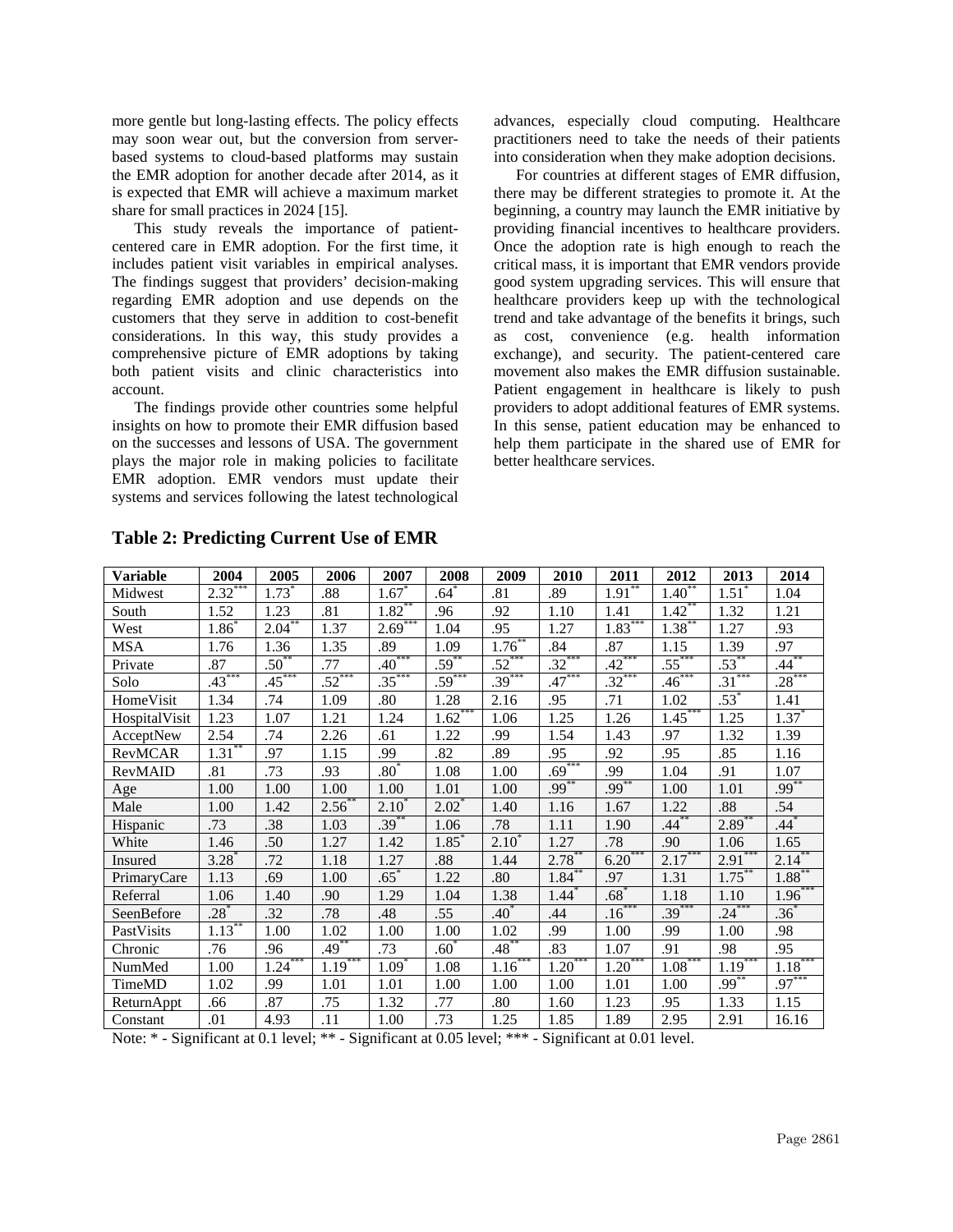| <b>Variable</b> | 2006                  | 2007      | 2008     | 2009      | 2010         | 2011      | 2012                  | 2013      | 2014       |
|-----------------|-----------------------|-----------|----------|-----------|--------------|-----------|-----------------------|-----------|------------|
| Midwest         | $1.72**$              | .82       | 1.10     | $2.06***$ | 1.23         | $.62*$    | .82                   | $.70^*$   | .72        |
| South           | 1.37                  | 1.23      | 1.10     | $1.82***$ | .78          | $.64***$  | $.77*$                | .83       | .90        |
| West            | 1.07                  | $.65*$    | .96      | $1.96***$ | .86          | $.65***$  | $.77*$                | $.67*$    | 1.00       |
| <b>MSA</b>      | .98                   | 1.37      | 1.42     | .69       | .85          | 1.15      | 1.27                  | $.60***$  | $.61*$     |
| Private         | .68                   | 1.02      | $.62*$   | 1.36      | $1.46*$      | 1.12      | .98                   | .90       | 1.02       |
| Solo            | $.46***$              | $.49***$  | $.39***$ | $.71***$  | .77          | 1.06      | .86                   | .91       | 1.04       |
| HomeVisit       | 1.63                  | .93       | 1.55     | 1.22      | .84          | 1.48      | 1.24                  | 1.42      | $.26*$     |
| HospitalVisit   | .99                   | $1.50**$  | 1.12     | .95       | .98          | 1.11      | 1.03                  | 1.11      | 1.22       |
| AcceptNew       | 2.32                  | 2.09      | 1.78     | 1.99      | 1.46         | 2.58      | $\frac{1.70^{*}}{2}$  | 1.70      | .84        |
| RevMCAR         | .97                   | 1.11      | 1.15     | .95       | 1.10         | 1.10      | 1.12                  | 1.17      | .96        |
| RevMAID         | 1.19                  | $1.60***$ | $1.36*$  | .96       | 1.13         | .83       | $1.20^{*}$            | $1.38***$ | $1.32^{*}$ |
| Age             | 1.01                  | .99       | 1.00     | 1.01      | 1.00         | $1.01***$ | 1.01                  | 1.00      | 1.01       |
| Male            | .86                   | .66       | .76      | 1.27      | .90          | $.49*$    | .91                   | .84       | .79        |
| Hispanic        | 1.19                  | 1.12      | .46      | $2.25^*$  | $2.16*$      | $2.01*$   | $1.94***$             | 1.09      | 1.57       |
| White           | 1.19                  | .59       | 1.37     | $.49*$    | .90          | .84       | $.59***$              | .87       | .94        |
| Insured         | $2.27*$               | .91       | .80      | 1.01      | $2.11*$      | 1.27      | .87                   | .82       | 1.17       |
| PrimaryCare     | 1.20                  | 1.46      | $.55***$ | 1.00      | .89          | $1.68*$   | .89                   | .76       | .79        |
| Referral        | .82                   | .79       | 1.26     | 1.05      | 1.16         | .92       | 1.00                  | $1.40*$   | $.68*$     |
| SeenBefore      | 1.28                  | .47       | 2.61     | 1.38      | 2.30         | $2.89*$   | $1.85*$               | 1.60      | .71        |
| PastVisits      | .97                   | $.96^*$   | $.94***$ | .98       | $.95***$     | .98       | .99                   | .99       | 1.00       |
| Chronic         | .84                   | 1.29      | 1.26     | 1.20      | 1.08         | 1.07      | .95                   | .75       | .93        |
| NumMed          | .99                   | 1.07      | 1.05     | .99       | .97          | $.92*$    | .97                   | .99       | $.92***$   |
| TimeMD          | 1.00                  | .99       | .99      | $.98***$  | 1.01         | $.98***$  | $.99***$              | $1.02***$ | 1.01       |
| ReturnAppt      | .80                   | $.49***$  | .78      | 1.52      | .73          | .59       | 1.15                  | .97       | .79        |
| Constant        | .15<br>$\cdot$ $\sim$ | 1.65      | .36      | .40       | .12<br>0.071 | .18       | .21<br>$\cdot$ $\sim$ | .70       | .45        |

**Table 3: Predicting Adoption Intention of EMR**

Note: \* - Significant at 0.1 level; \*\* - Significant at 0.05 level; \*\*\* - Significant at 0.01 level.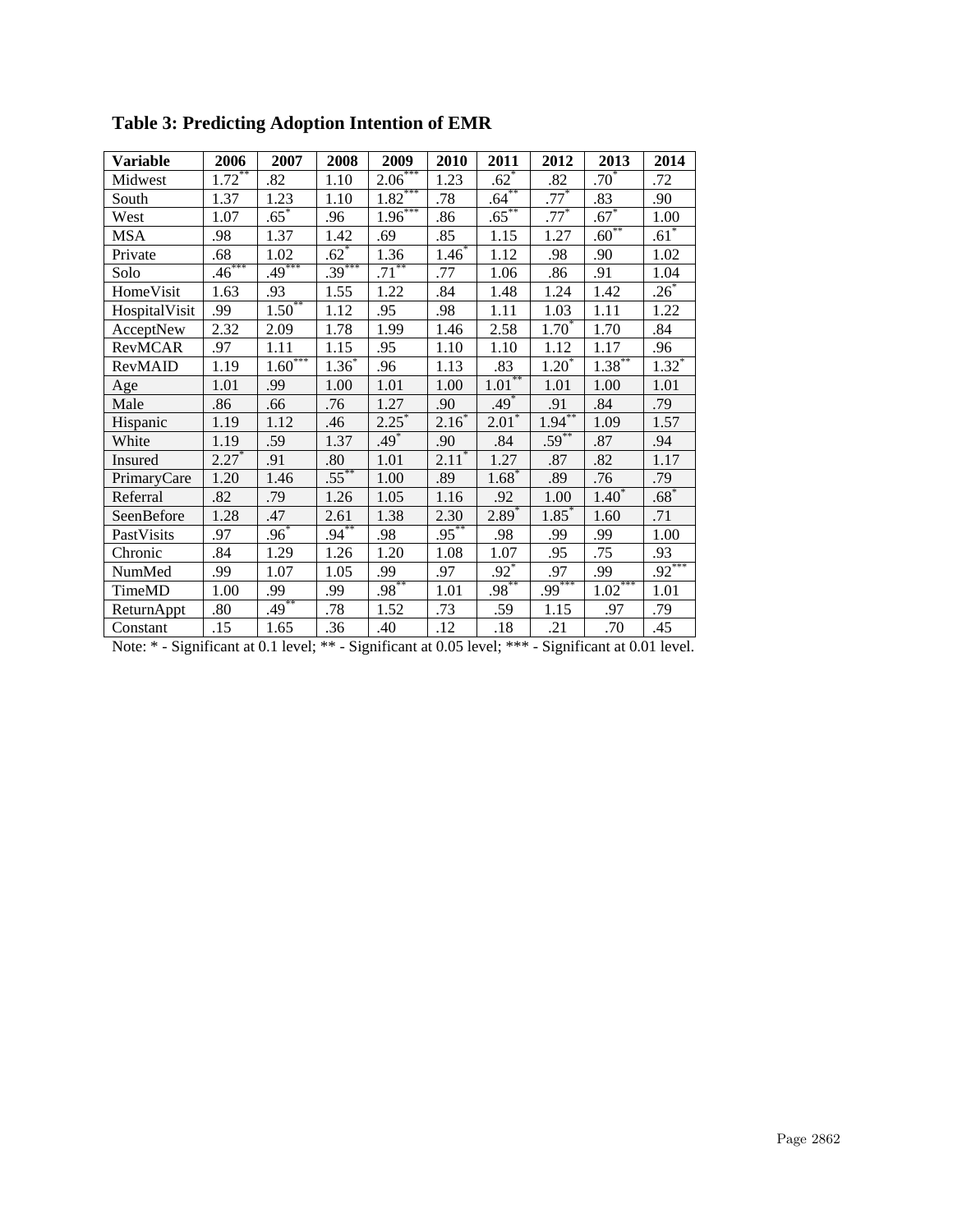#### **7. References**

[1] J. Adler-Milstein, J. Everson and S.-Y. D. Lee, "Sequencing of EHR adoption among US hospitals and the impact of meaningful use", Journal of the American Medical Informatics Association, 21 (2014), pp. 984-991.

[2] J. S. Ash and D. W. Bates, "Factors and forces affecting EHR system adoption: report of a 2004 ACMI discussion", Journal of the American Medical Informatics Association, 12 (2005), pp. 8-12.

[3] A. Bahga and V. K. Madisetti, "A cloud-based approach for interoperable electronic health records (EHRs)", IEEE Journal of Biomedical and Health Informatics, 17 (2013), pp. 894-906.

[4] S. C. Bergeson and J. D. Dean, "A systems approach to patient-centered care", Journal of the American Medical Association, 296 (2006), pp. 2848-2851.

[5] D. Blumenthal, "Launching hitech", New England Journal of Medicine, 362 (2010), pp. 382-385.

[6] D. Blumenthal, "Stimulating the adoption of health information technology", New England journal of medicine, 360 (2009), pp. 1477-1479.

[7] D. Blumenthal and M. Tavenner, "The "meaningful use" regulation for electronic health records", New England Journal of Medicine, 2010 (2010), pp. 501-504.

[8] U. Bronfenbrenner, *Ecological systems theory*, Jessica Kingsley Publishers, 1992.

[9] C. W. Burt, E. Hing and D. Woodwell, "Electronic medical record use by office-based physicians: United States, 2005", Health E-Stats (2006).

[10] C. W. Burt and J. E. Sisk, "Which physicians and practices are using electronic medical records?", Health Affairs, 24 (2005), pp. 1334-1343.

[11] R. D. Cebul, T. E. Love, A. K. Jain and C. J. Hebert, "Electronic health records and quality of diabetes care", New England Journal of Medicine, 365 (2011), pp. 825- 833.

[12] C.-S. Chang, S.-Y. Chen and Y.-T. Lan, "Service quality, trust, and patient satisfaction in interpersonal-based medical service encounters", BMC health services research, 13 (2013), pp. 22.

[13] J. Child, *Organization: contemporary principles and practice*, John Wiley & Sons, 2015.

[14] L. Colligan, H. W. Potts, C. T. Finn and R. A. Sinkin, "Cognitive workload changes for nurses transitioning from a legacy system with paper documentation to a commercial electronic health record", International journal of medical informatics, 84 (2015), pp. 469-476.

[15] C. M. DesRoches, E. G. Campbell, S. R. Rao, K. Donelan, T. G. Ferris, A. Jha, R. Kaushal, D. E. Levy, S. Rosenbaum and A. E. Shields, "Electronic health records in ambulatory care—a national survey of physicians", New England Journal of Medicine, 359 (2008), pp. 50-60.

[16] M. S. Donaldson, J. M. Corrigan and L. T. Kohn, *To err is human: building a safer health system*, National Academies Press, Washington, DC, 2000.

[17] J. L. Fernández-Alemán, A. Sánchez-Henarejos, A. Toval, A. B. Sánchez-García, I. Hernández-Hernández and L. Fernandez-Luque, "Analysis of health professional security behaviors in a real clinical setting: An empirical study", International journal of medical informatics, 84 (2015), pp. 454-467.

[18] N. S. Fleming, S. D. Culler, R. McCorkle, E. R. Becker and D. J. Ballard, "The financial and nonfinancial costs of implementing electronic health records in primary care practices", Health Affairs, 30 (2011), pp. 481-489.

[19] E. W. Ford, N. Menachemi and M. T. Phillips, "Predicting the adoption of electronic health records by physicians: when will health care be paperless?", Journal of the American Medical Informatics Association, 13 (2006), pp. 106-112.

[20] M. F. Furukawa, J. King, V. Patel, C.-J. Hsiao, J. Adler-Milstein and A. K. Jha, "Despite substantial progress in EHR adoption, health information exchange and patient engagement remain low in office settings", Health Affairs (2014), pp. 10.1377/hlthaff. 2014.0445.

[21] M. F. Furukawa, T. Raghu, T. J. Spaulding and A. Vinze, "Adoption of health information technology for medication safety in US hospitals, 2006", Health Affairs, 27 (2008), pp. 865-875.

[22] D. Gans, J. Kralewski, T. Hammons and B. Dowd, "Medical groups' adoption of electronic health records and information systems", Health affairs, 24 (2005), pp. 1323- 1333.

[23] T. D. Gunter and N. P. Terry, "The emergence of national electronic health record architectures in the United States and Australia: models, costs, and questions", Journal of medical Internet research, 7 (2005), pp. e3.

[24] J. L. Habib, "EHRs, meaningful use, and a model EMR", Drug Benefit Trends, 22 (2010), pp. 99-101.

[25] A. Hausman, "Modeling the patient-physician service encounter: improving patient outcomes", Journal of the Academy of Marketing Science, 32 (2004), pp. 403-417.

[26] B. Hayes, "Cloud computing", Communications of the ACM, 51 (2008), pp. 9-11.

[27] C.-J. Hsiao, E. Hing, T. C. Socey and B. Cai, "Electronic medical record/electronic health record systems